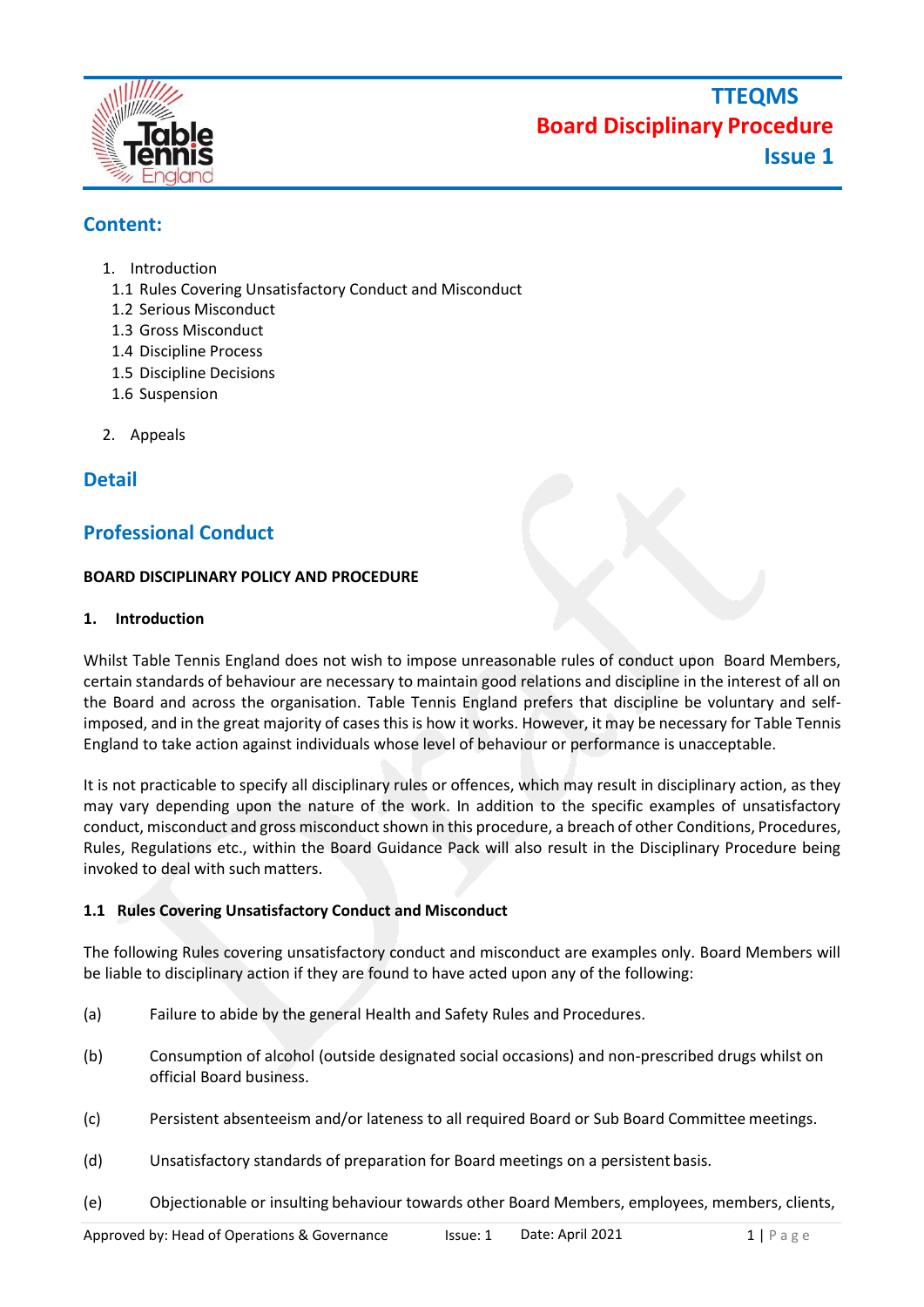

customers or members of the public.

- (f) Unauthorised use of email, organisational databases and Internet systems for personal use.
- (g) Failure to carry out all reasonable instructions as per Board Guidance Pack and other relevant regulations and procedures.
- (h) Failure to report immediately any damage to property or premises, involved in Table Tennis England activity, caused by you.

The above is intended as a guide and is not an exhaustive list.

#### **1.2 Serious Misconduct**

Where one of the unsatisfactory conduct or misconduct rules has been broken and if, upon investigation, it is shown to be due to a Board Member's extreme carelessness or has a serious or substantial effect upon our operation or reputation, the Board Member may be issued with a final written warning in the first instance.

#### **1.3 Gross Misconduct**

Offences under this heading are so serious that a Board Member who commits them will normally be Terminated as per the below process.

Examples of gross misconduct (see also above) include, but are not limited to:

- (a) Theft, fraud, unauthorised possession of Company property, deliberate falsification of records, or any other form of dishonesty.
- (b) Wilfully causing harm or injury to another Board Member, employee, client, visitor, supplier or customer, physical violence, bad language or grossly offensive behaviour.
- (c) Harassment or bullying of another Board Member, employee, client, visitor, supplier or customer.
- (d) Deliberately causing damage to the Company's property.
- (e) Causing loss, damage or injury through serious carelessness or gross negligence.
- (f) Extremely serious insubordination.
- (g) Serious incapacity at work through an excess of alcohol or non-prescribed drugs.
- (h) Possession, supply or use of illicit drugs.
- (i) A serious breach of health and safety rules.
- (j) Abuse of the Company's database, telephony, email and Internet systems.
- (k) Grossly indecent or immoral behaviour, deliberate acts of unlawful discrimination or serious acts of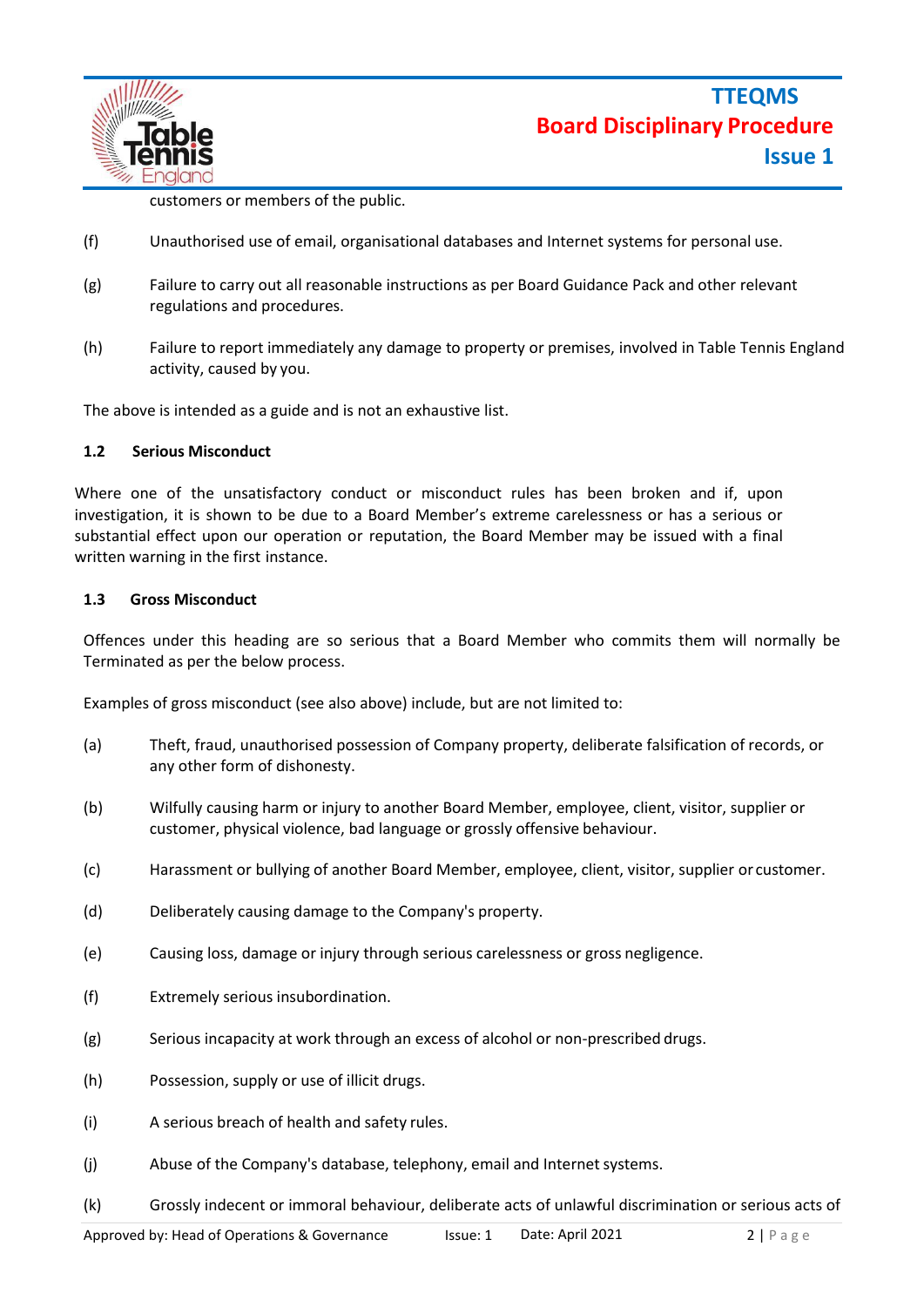

harassing, bullying or victimising another board member, employee because of age, disability, gender reassignment, marriage and civil partnership, pregnancy and maternity, race (including colour, nationality and ethnic or national origins), religion or belief, sex or sexual orientation.

- (l) Deliberate falsification of any records (including expense claims etc.) in respect of Board Members.
- (m) Working in competition with Table Tennis England.
- (n) Breach of confidentiality (including a failure to maintain confidentiality in an investigation relating to a complaint of harassment, but subject to the Public Interest Disclosure Act 1998).
- (o) Use of social media which breaches the Company's equal opportunities policy and/or disciplinary rules, orinternet usage policies, or any laws or ethical standards, or which could bring the Company's name into disrepute.
- (p) Being convicted of a serious criminal offence.
- (q) Taking part in activities which result in adverse publicity to the Company or which cause the Company to lose faith in a Board Member's integrity.
- (r) Offering, promising, giving a bribe or requesting, agreeing to receive or accepting a bribe or bribing a foreign public official in connection with your role as a Board Member.

The above examples are intended as a guide and this is not an exhaustive list.

#### **1.4 Discipline Procedure**

Where one of the Unsatisfactory Conduct or Misconduct Rules (see above) has been broken and if, upon investigation, it is shown to be due to a Board Member's extreme carelessness or his/her serious misconduct, or it has a serious or substantial effect upon the Company's operation or reputation, the Board Member may be issued with a Final Written Warning in the first instance.

The Board Member may also receive a Final Written Warning, as the first course of action, if in an alleged gross misconduct disciplinarymatter, upon investigation, isshown to have some level ofmitigation and istreated as an offence just short of the Board requesting the resignation of the Board Member.

Minor faults will be dealt with informally through counselling, mentoring and training. However, in cases where informal discussion with a Board Member does not lead to an improvement in conduct or performance, or where the matter is more serious, for example, unauthorised ongoing absenteeism, persistently poor timekeeping, sub-standard performance due to negligence or lack of effort or application, etc., the following Disciplinary Procedure will be used. At all stages of the Procedure an investigation will be conducted.

Where poor performance is, in the view the disciplinary panel, due to a genuine lack of capability and not because of carelessness, negligence or lack of effort or application, it will instead follow the Capability Policy and Procedure set out in the Capability Procedure.

We will notify the Board Member in writing of the allegations against him/her and the potential severity of the alleged misconduct. The Board Member will be invited to a Disciplinary Hearing by an appointed subgroup of the Board to discuss the matter. Table Tennis England will provide sufficient information about the alleged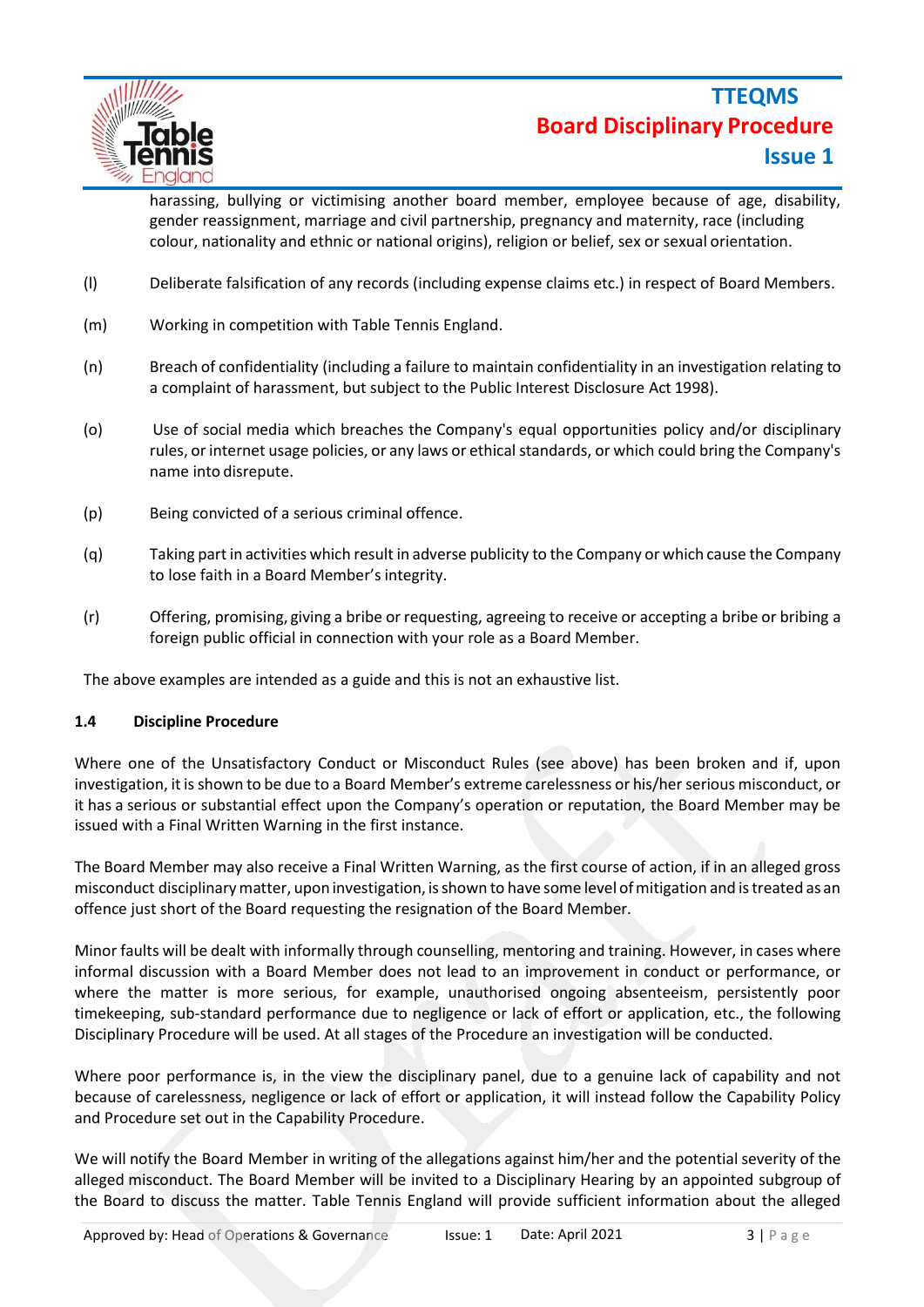

# **TTEQMS Board Disciplinary Procedure Issue 1**

misconduct or poor performance and its possible consequences to enable the Board Member to prepare to answer the case. This will include the provision of copies of written evidence, including witness statements, where appropriate.

Having given the Board Member reasonable time to prepare his/her case, a formal Disciplinary Hearing will take place, conducted by the Senior Independent Director, at which the Board Member will be given the chance to state his/her case. The Board Member hasthe right to be accompanied, if requested, by a fellow Board Member of his/her choice. The Board Member must make every effort to attend that Hearing. At the Hearing, he/she will be allowed to set out his/her case and answer any allegations. The Board Member will also be given a reasonable opportunity to ask questions, present evidence, call relevant witnesses and raise points about any information provided by witnesses.

Following the Hearing, the Company will decide whether or not disciplinary action is justified and, if so, the Board Member will be informed in writing of the decision in accordance with the Stages set out below and notified of the Board Member's right to appeal against that decision.

It should be noted the Board Member's behaviour is not looked at in isolation, but each incident of misconduct is regarded cumulatively with any previous occurrences.

#### **1.5 Disciplinary Action**

#### **Should the incident be deemed as a minor misconduct the Chairperson will issue an informal verbal warning.**

#### **Stage 1: Written Warning**

If the Board Member is given a Written Warning, he/she will also be advised of the reason for the warning, how he/she needs to improve his/her conduct or performance, the time-scale over which the improvement is to be achieved, that the warning is the first stage of the Board Disciplinary Procedure and the likely consequences if the terms of the warning are not complied with. The Written Warning will be recorded but nullified after six months, subject to satisfactory conduct and performance.

#### **Stage 2: Final Written Warning**

Failure to improve performance in response to the Procedure so far, a repeat of misconduct for which a warning has previously been issued, or a first instance of serious misconduct or serious poor performance, will result in a Final Written Warning being issued. This will set out the nature of the misconduct or poor performance, how the Board Member needs to improve his/her conduct or performance, the time-scale over which the improvement is to be achieved and a warning that dismissal will probably result if the terms of the warning are not complied with. This Final Written Warning will be recorded but nullified after 12 months, subject to satisfactory conduct and performance. However, we reserve the right to extend the validity of the Final Written Warning to a maximum of three years in cases of very serious misconduct or where the Board Member has a history of misconduct issues.

#### **Stage 3: Termination**

Failure to meet the requirements set out in the Final Written Warning will normally lead to the removal from

the Board under the Articles of Association section 26 - Termination of the appointment of a Director. A decision of this kind will only be made after the fullest possible investigation, which may result in an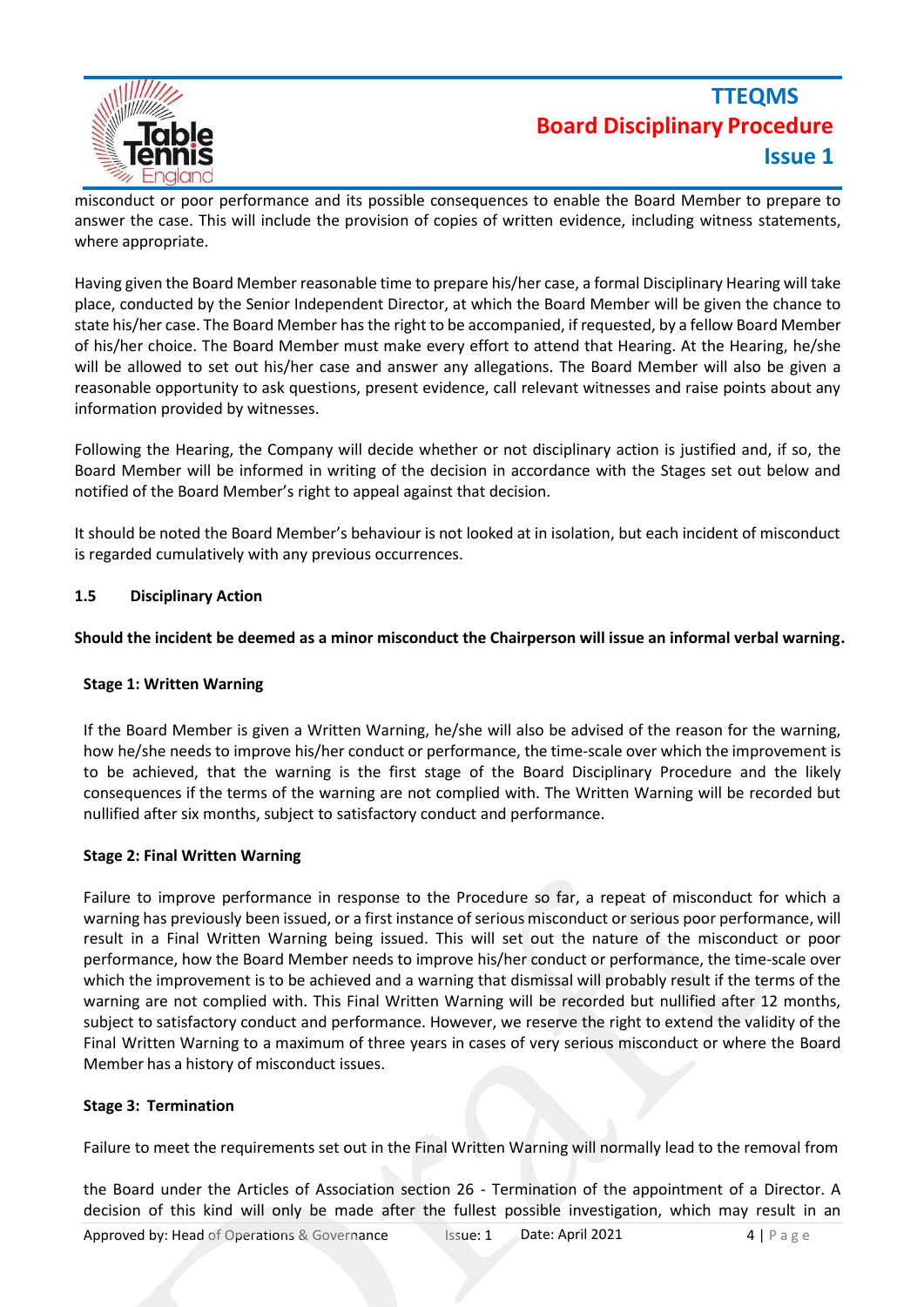

Independent Investigation being undertaken should the Board feel it is more appropriate. Termination can only be authorised if the majority of the Board are in agreement as per Article 26.1. The Board Member will be informed in writing of the reasons forthe request, the date on which his/her Board will terminate and there will be no opportunity for an appeal.

#### **1.6 Suspension**

In the event of serious or gross misconduct, the Board Member may be suspended from any Board activity while a full investigation is carried out. Suspension is a neutral act, which does not imply guilt or blame, and will be for as short a period as possible. Suspension is not considered to be disciplinary action. During the period of any suspension from duties, the Board Member may be required to comply with any or all of the following provisions

- (a) To comply with such conditions as the Organisation may specify in relation to your attendance at, or remaining away from, Company premises or Board activities.
- (b) To comply with such conditions asthe Organisation may specify in relation to the Board Member not having contact with the clients, customers, suppliers and contractors or fellow Board Members (in the latter case, other than for the purpose of exercising the Board Member's statutory right to be accompanied at any disciplinary hearing).

#### **2. Appeals**

The Board Member may appeal against any disciplinary decision, except termination, to the Senior Independent Director or Chairperson within five working days of the decision. If there is deemed to be a conflict of interest in the appeals process this can be referred to the Board of Appeal. Appeals should be made in writing, stating the grounds for appeal.

The Board Member will be invited to attend an appeal hearing chaired by the Senior Independent Director. At the appeal hearing, the Board Member will again be given the chance to state his/her case and will have the right to be accompanied by a fellow Board Member of his/her choice. Following the appeal hearing the Board Member will be informed in writing of the results of the Hearing.

The Company's decision on an appeal will be final.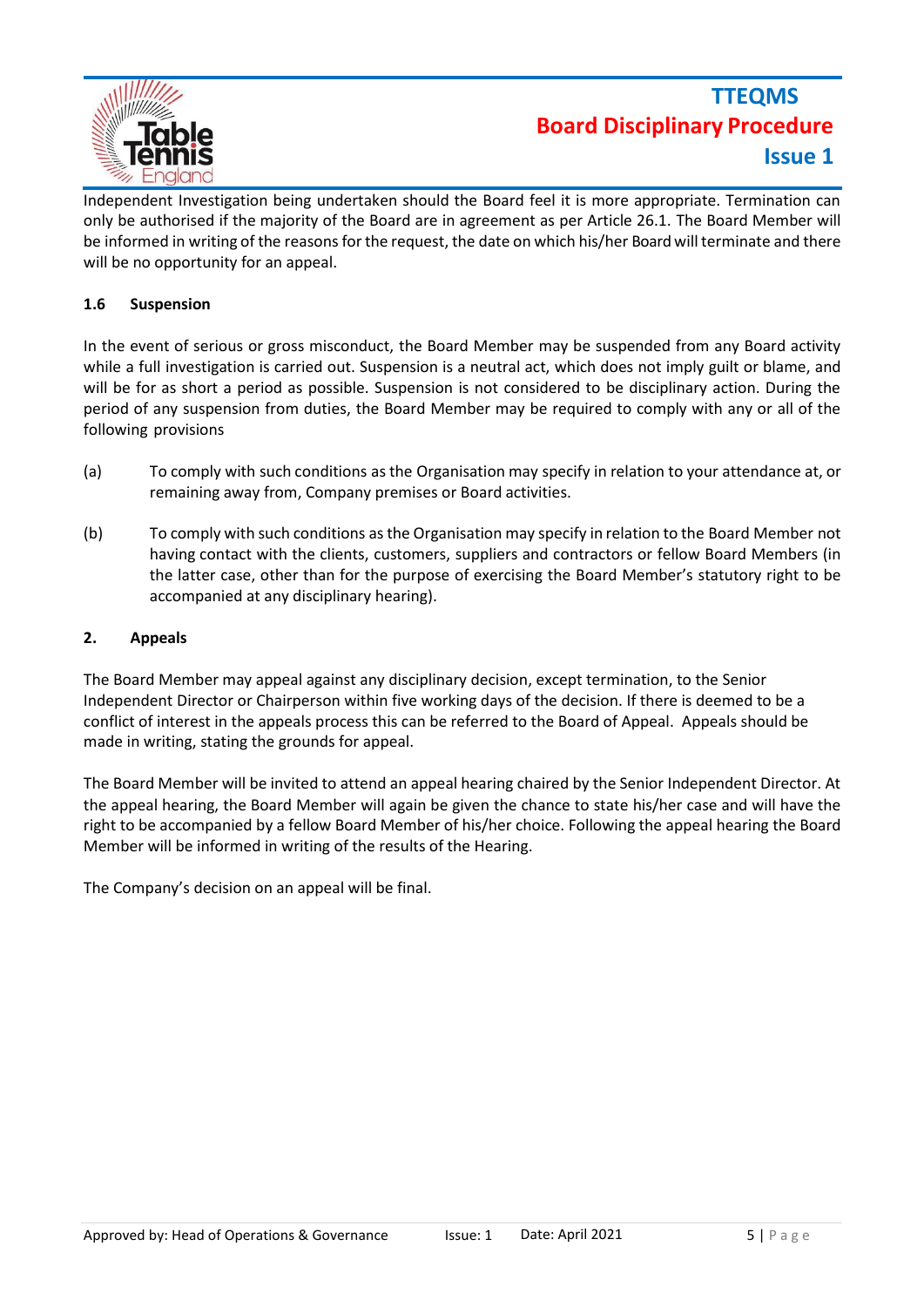**TTEQMS Board Disciplinary Procedure**

**Issue 1**





*Should it be deemed necessary by the majority of the Board at any point throughout this process, the Board can decide to undertake an Independent Investigation to ensure impartiality.*